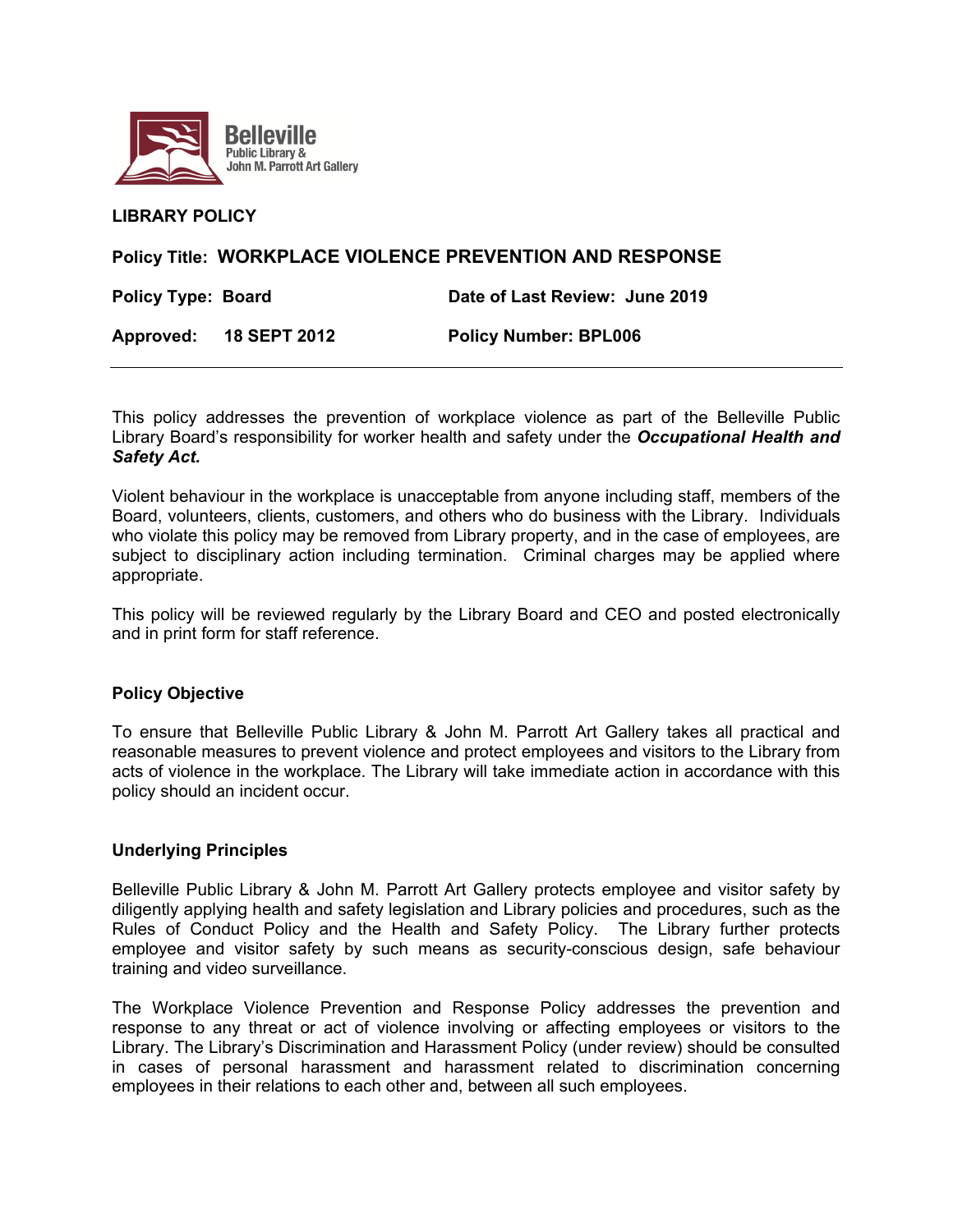# **Policy Statement**

Belleville Public Library & John M. Parrott Art Gallery is committed to working with its employees to provide a safe work environment. The Library will not tolerate any threats or acts of violence and will take all reasonable and practical measures to prevent violence and protect employees and visitors from acts of violence. Appropriate remedial, disciplinary, and/or legal action will be taken according to the circumstances, and in accordance with Library policies, the Collective Agreement and the Library's Rules of Conduct.

Acts of reprisal are prohibited against individuals who, acting in good faith, report incidents of workplace violence or act as witnesses.

# **Application**

This Policy applies to:

- All employees of the Library while conducting authorized business on behalf of the Library;
- Members of the Library Board;
- Volunteers:
- Any person engaged in business with the Library; and
- All visitors to the premises of the Belleville Public Library & John M. Parrott Art Gallery.

The Belleville Public Library & John M. Parrott Art Gallery's, Discrimination and Harassment Policy addresses workplace violence in the context of harassment or intimidation (e.g., inappropriate behaviour, direct or indirect, whether verbal physical or otherwise, conducted by one or more persons against another or others, at the place of work and in the course of employment, which could reasonably be regarded as undermining an individual's right to dignity at work).

## **Scope**

This Policy applies to the Belleville Public Library & John M. Parrott Art Gallery property and to all situations involving acts of harassment, intimidation, abusive behaviour, assaults, threats, or acts of violence engaged in by employees or visitors to the Library. This Policy also applies to any situation or location involving Library employees or Board members where Library business takes place (i.e. training sessions or conferences).

Violence in the workplace may include:

- Verbally threatening to attack a worker
- Leaving threatening notes or sending threatening emails to the workplace
- Shaking a fist in a worker's face
- Hitting or trying to hit a worker
- Throwing or kicking an object
- Sexual aggression against a worker
- Aggressive behaviour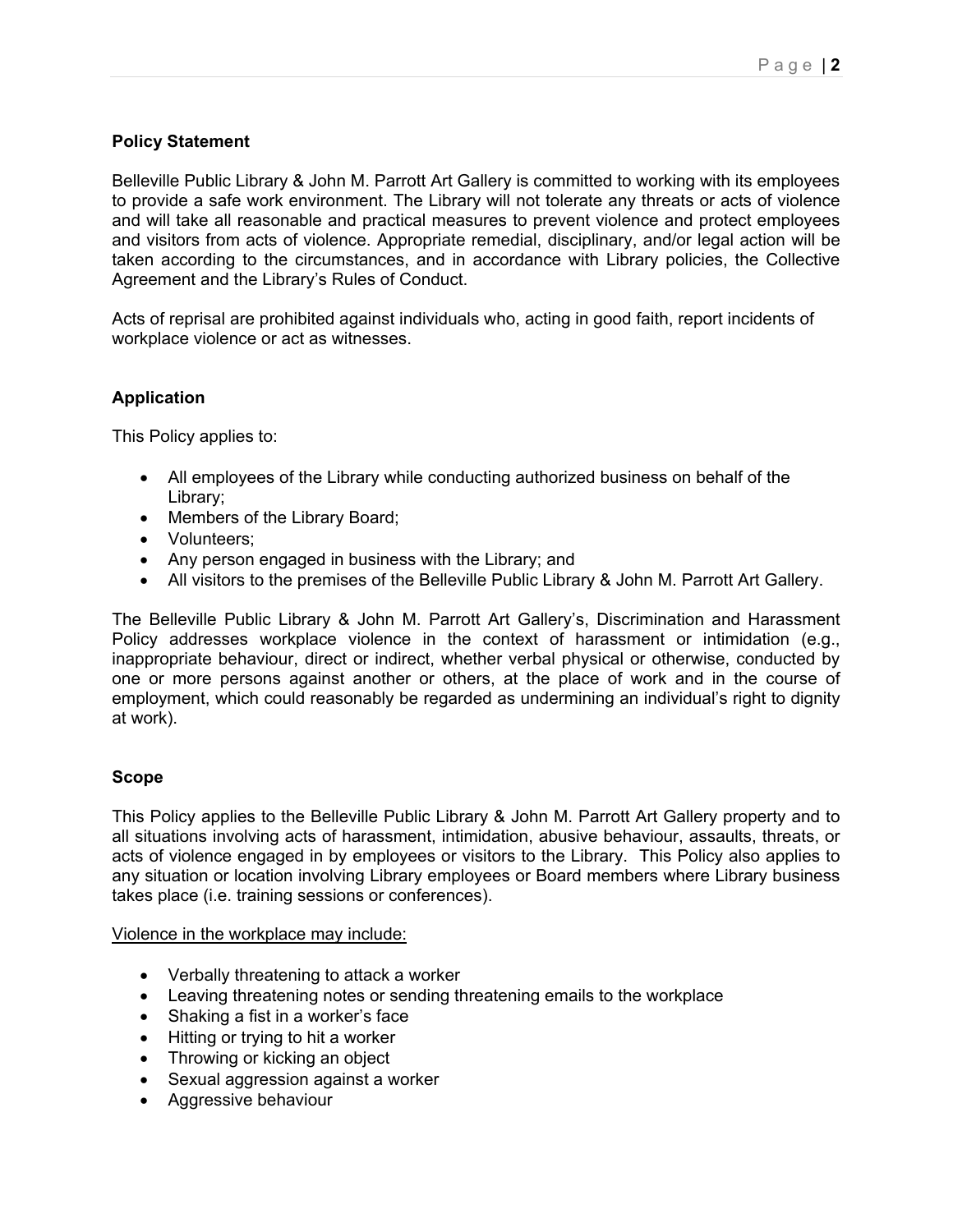## Violence in the Library or on Library property also includes:

- Intentionally or recklessly damaging the property of another person
- Intentionally causing alarm
- Creating a hazardous condition or danger by engaging in conduct which creates a risk of serious physical injury (i.e. fighting)
- Intentionally placing or attempting to place another person in fear of physical injury
- Wielding a weapon

## **Specific Directives**

The Library will have a Violence Prevention and Response Program with the following mandate:

- 1. Prevention
	- a) Provide employees with training in the prevention, de-escalation and response to violent incidents and incidents with a potential to lead to violence.
	- b) Conduct workplace violence hazard assessments to determine whether the nature of the work or the work environment places, or may place, employees at risk of violence;
	- c) Review workplace violence hazard assessments periodically, and revise them as needed; and
	- d) Inform employees of the results of violence hazard assessments and determined risks of violence.
	- e) Provide employees with periodic training workshops addressing violence prevention and concerns such as "dealing with difficult people".
	- f) Take all reasonable and practical measures to minimize or eliminate risks identified through workplace violence hazard assessments, workplace inspections, and the occurrence of incidents.

## 2. Response

- a) Anyone experiencing or witnessing imminent danger or actual violence involving personal injury should call the police.
- b) Workplace violence should be reported immediately to the most senior staff member available and, when appropriate, to the police.
- c) Employees should be encouraged to report behaviour that they reasonably believe poses a potential for violence as described above.
- d) Employees will respond to all reports of violence promptly, documenting known incidents of violence and investigating and responding to them in accordance with Library policies and procedures, the Collective Agreement and the Occupational Health and Safety Act.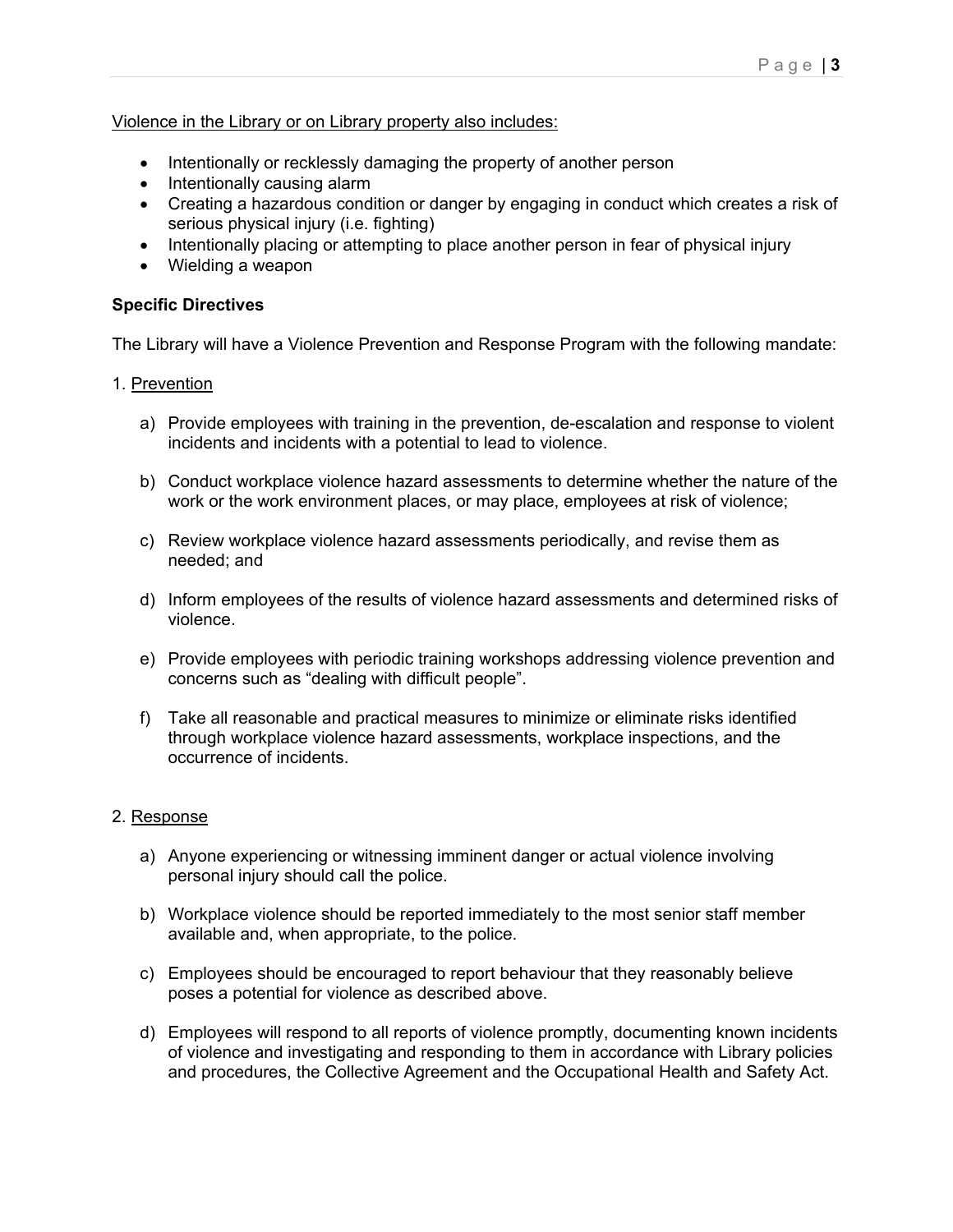- e) Take all reasonable and practical measures to protect employees, acting in good faith, who report workplace violence or act as witnesses, from reprisal or further violence.
- f) The Belleville Public Library, at the request of an employee, or at its own discretion, may prohibit members of the public, including family members, from seeing an employee on Library property in cases where the employee suspects that an act of violence will result from an encounter with said individual(s).

### 3. Follow-Up

- a) Provide support and information to those involved in violent incidents;
- b) Review and evaluate the effectiveness of crisis response; and
- c) Based on crisis response evaluation, make recommendations that contribute to the implementation of preventive efforts.

#### **Accountability**

- 1. All employees are responsible for:
	- a) Maintaining a safe work environment, whenever possible;
	- b) Not engaging in or ignoring violent, threatening, intimidating or other disruptive behaviours; and
	- c) Reporting promptly to their supervisor any incident where the employee is subjected to, witnesses, or has knowledge of workplace violence, or has reason to believe that workplace violence may occur.
- 2. Management/Supervisors are responsible for:
	- a) Communicating this Policy and its procedures to all employees; and
	- b) Developing and monitoring the Crisis Prevention and Response Program, with processes for reporting, investigating, documenting and debriefing incidents of violence;
	- c) Participating in the Crisis Prevention and Response Program as required;
	- d) Conducting workplace violence hazard assessments periodically and whenever there are significant changes in the work environment and developing practical steps to minimize or eliminate identified risks with the Joint Health & Safety Committee;
	- e) Ensuring workplace violence prevention and response training is provided;
	- f) Investigating promptly perceived risks of workplace violence according to Library policies and procedures and the Collective Agreement.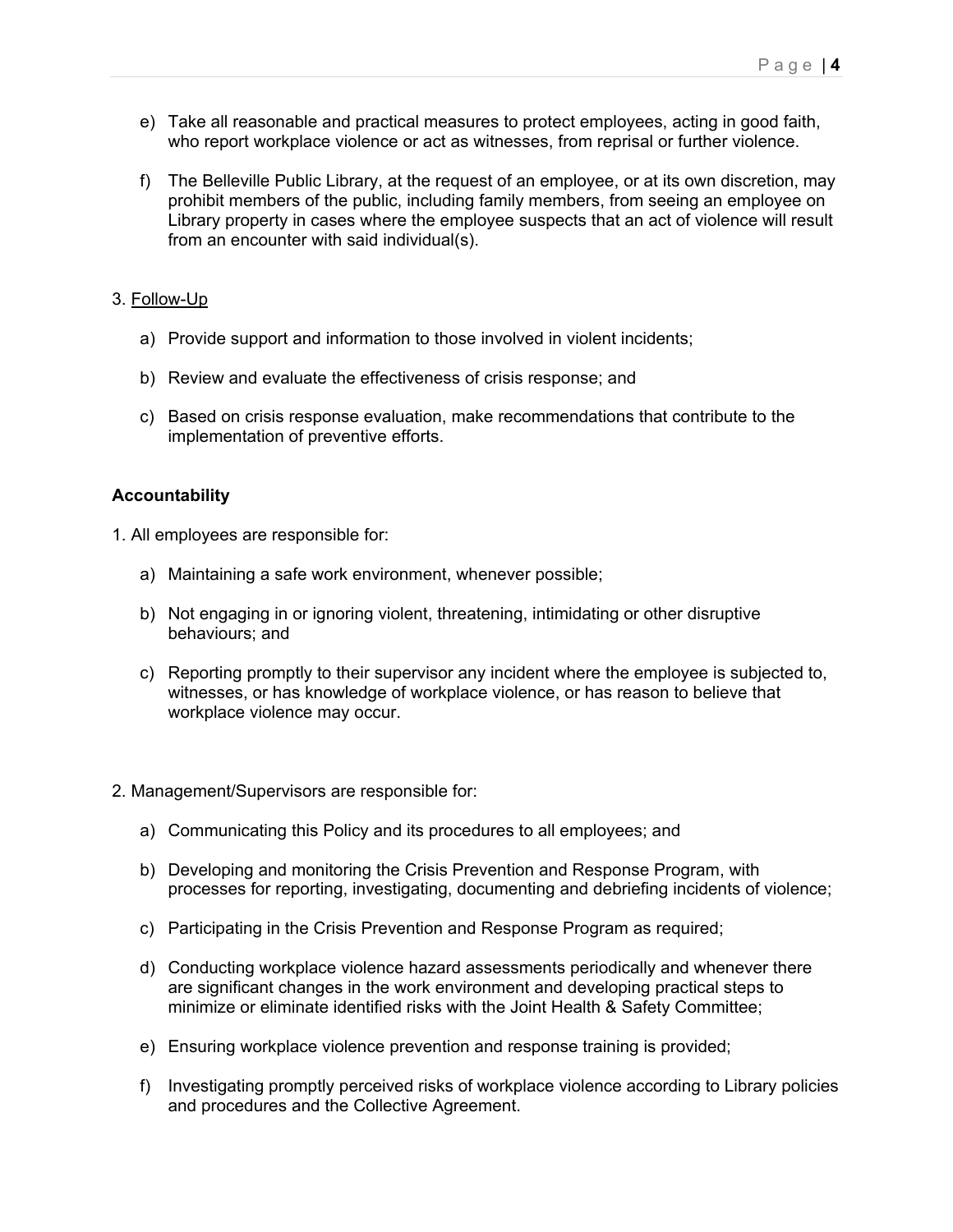- 3. The Joint Health and Safety Committee (JHSC) is responsible for:
	- a) Participating in conducting workplace violence hazard assessments and providing recommendations to management to reduce or eliminate the risk of violence;
	- b) Participating in the investigation of critical injuries (e.g., incidents that place life in jeopardy, result in substantial blood loss, fracture of leg or arm, etc.);
	- c) Recommending corrective measures for the improvement of the health and safety of employees;
	- d) Responding to employee concerns related to workplace violence and communicating these to management.

**Approved by Belleville Public Library Board** 

**Signature of Board Chair:** 

**\_\_\_\_\_\_\_\_\_\_\_\_\_\_\_\_\_\_\_\_\_\_\_\_\_\_\_** 

**Date: 18 June 2019** 

**Signature of Chief Executive Officer:** 

 $\lambda$ workou

**Date: 18 June 2019**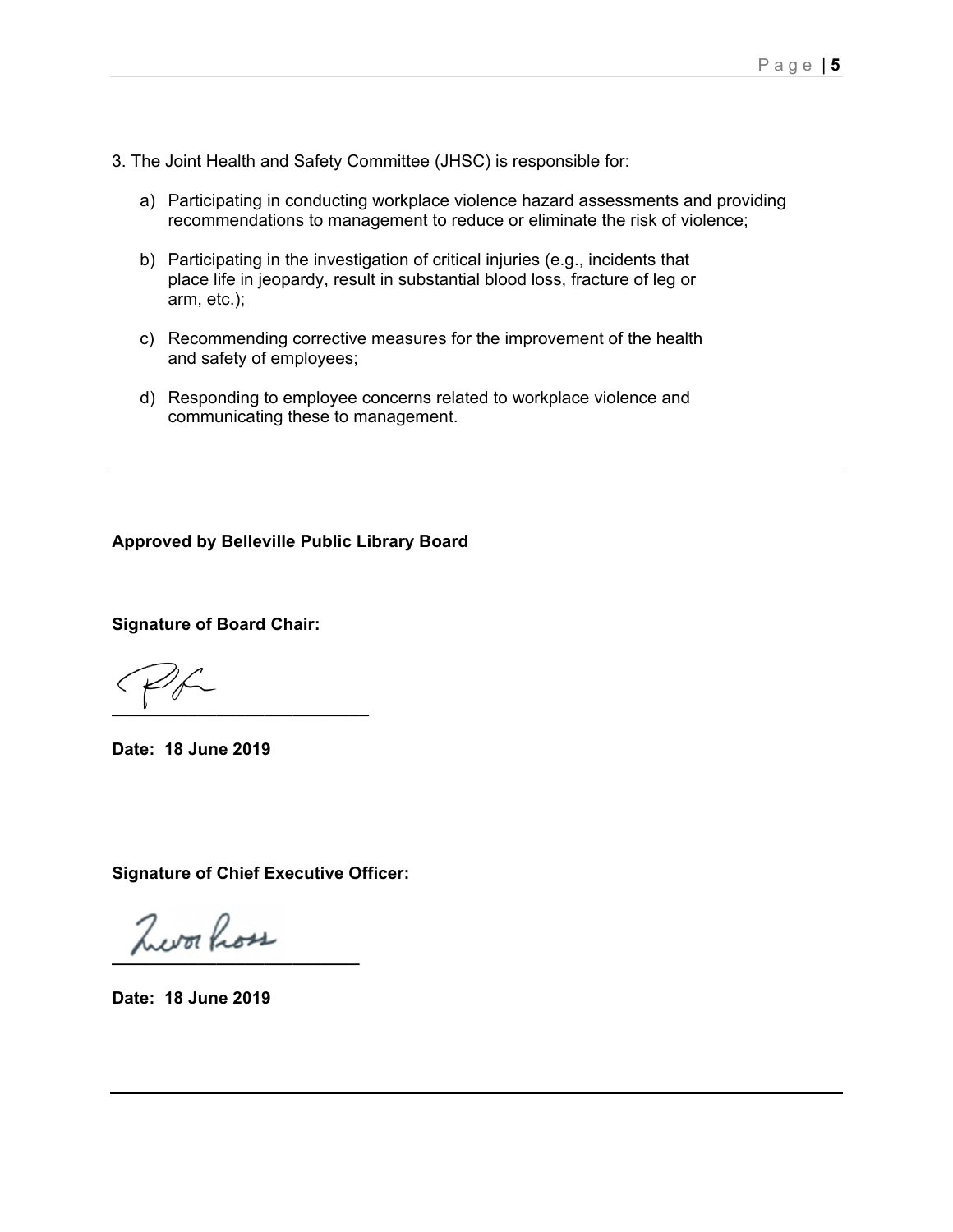## **Appendices**

Appendix A – References Appendix B – Definitions

### **Appendix A – References**

Criminal Code of Canada (R.S., 1985, c. C-46) as updated.

Occupational Health and Safety Act of Ontario (R.S.O. 1990, c. 0.1) as updated.

Ontario Human Rights Code (R.S.O. 1990, c. H.19, s. 5 (1)) as updated.

Belleville Public Library & John M. Parrott Art Gallery

- Collective Agreement as updated;
- Workplace Bullying & Harassment Policy as updated; and
- Rules of Conduct Policy as updated.

#### **Appendix B – Definitions**

#### **Workplace Violence** means:

- a) the exercise of physical force by a person against a worker, in a workplace, that causes or could cause physical injury to the worker,
- b) an attempt to exercise physical force against a worker, in a workplace, that could cause physical injury to the worker,
- c) a statement or behaviour that it is reasonable for a worker to interpret as a threat to exercise physical force against the worker, in a workplace, that could cause injury to the worker.

**Workplace** means, wherever the worker is performing his or her work duties or is present on behalf of the Belleville Public Library & John M. Parrott Art Gallery. A workplace can include the office, travelling in a vehicle on behalf of the Library, attending a course, seminar or function sanctioned by the Library, or anywhere a worker is required to be in the course of their job.

**Reprisal** means, any act of retaliation, either direct or indirect.

**Critical Incident** means, a traumatic or extraordinary event that is sudden, overwhelming, and often dangerous, affecting an individual or group. It does not have to be an emergency but may cause individuals to feel overwhelmed or affects one's sense of well-being and safety. A critical incident is distinct from a critical injury as defined by the Occupational Health and Safety Act, 1990.